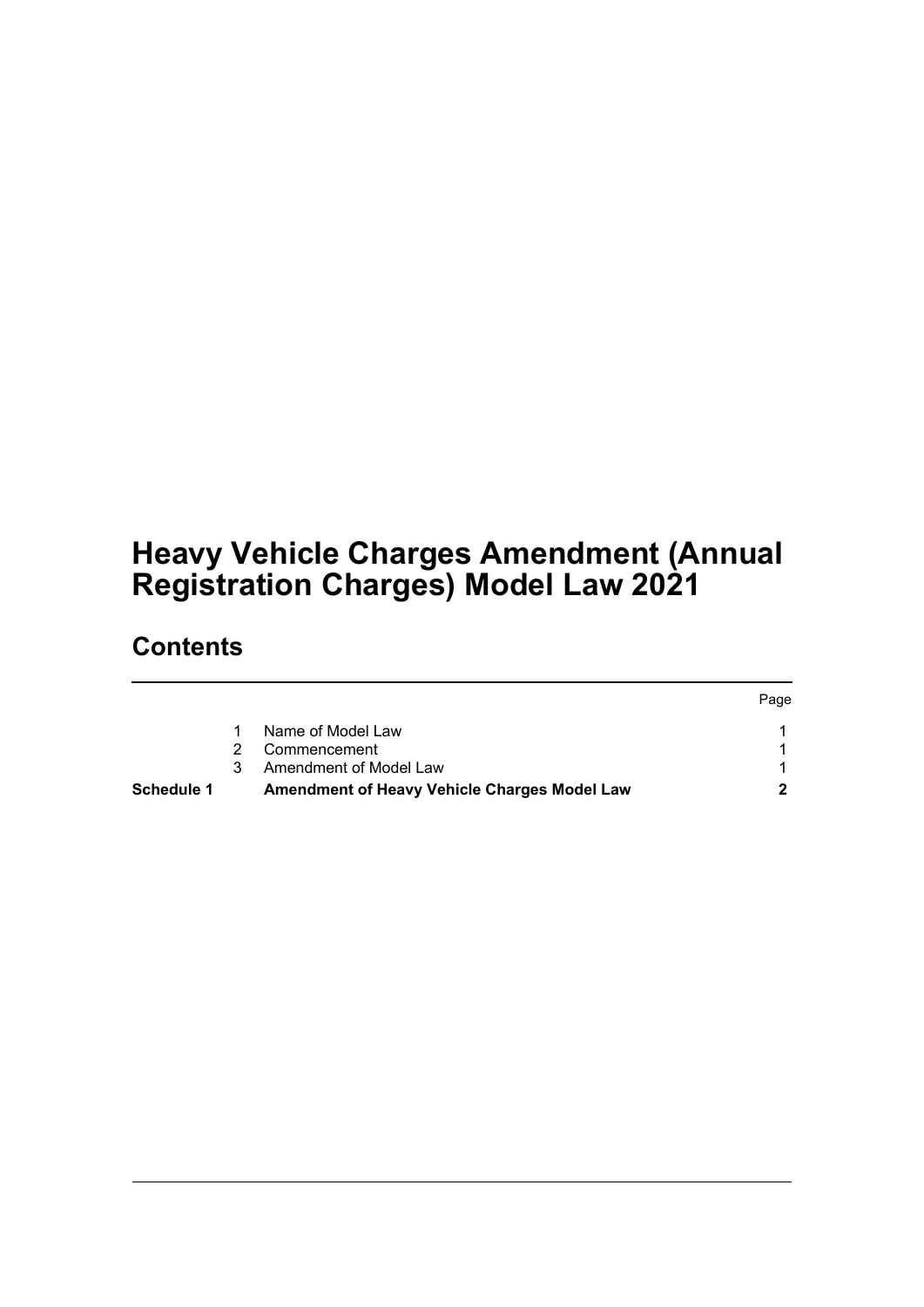Heavy Vehicle Charges Amendment (Annual Registration Charges) Model Law 2021

## <span id="page-1-0"></span>**1 Name of Model Law**

This Model Law is the *Heavy Vehicle Charges Amendment (Annual Registration Charges) Model Law 2021*.

## <span id="page-1-1"></span>**2 Commencement**

This Model Law commences on 1 July 2021.

## <span id="page-1-2"></span>**3 Amendment of Model Law**

The *Heavy Vehicle Charges Model Law* is amended as set out in Schedule 1.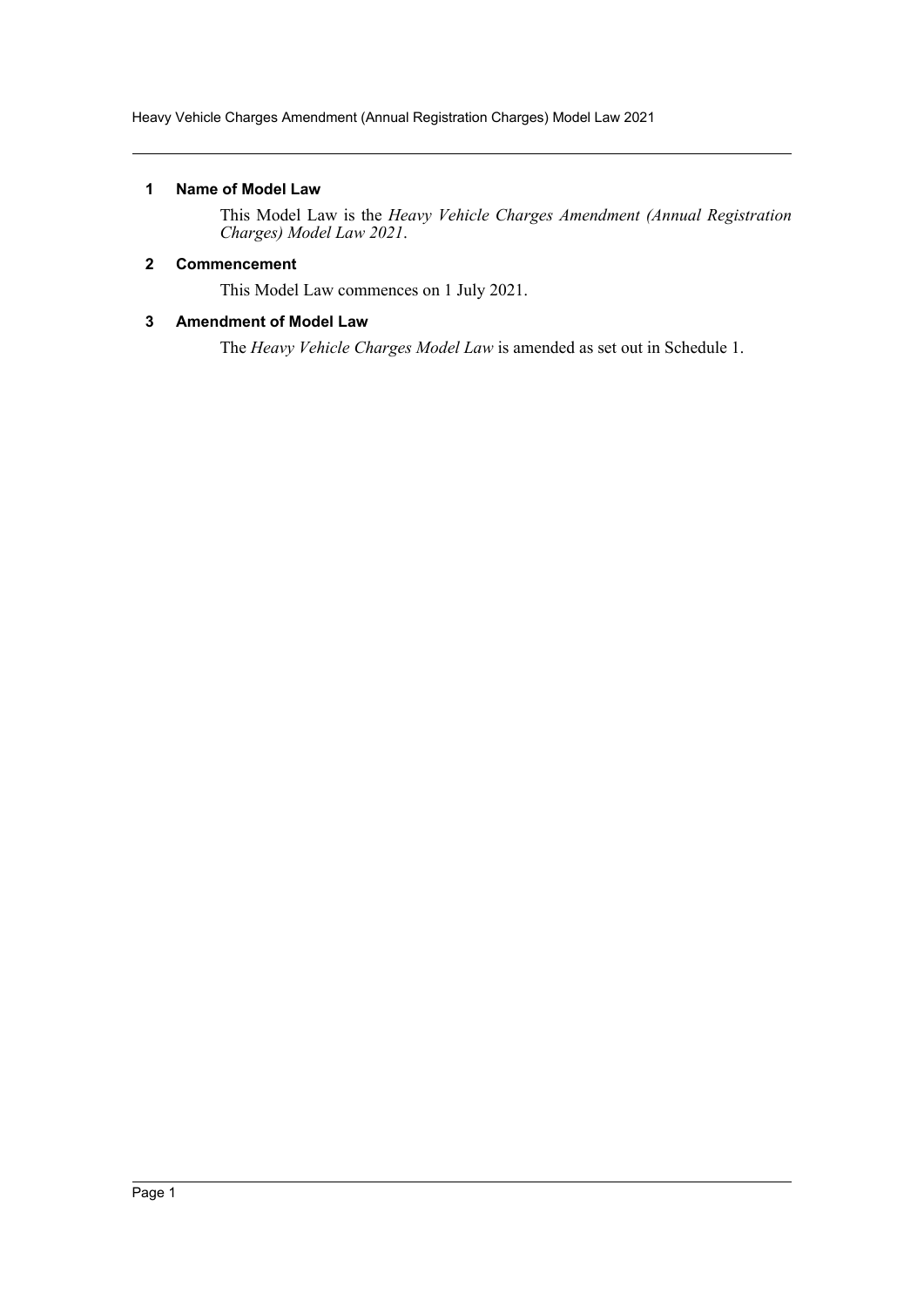## <span id="page-2-0"></span>**Schedule 1 Amendment of Heavy Vehicle Charges Model Law**

## **[1] Section 2 Purpose**

Omit "1 July 2020 to 30 June 2021". Insert instead "1 July 2021 to 30 June 2022".

**[2] Section 2, note**

Omit "1 July 2020". Insert instead "1 July 2021".

**[3] Section 4, heading**

Omit "**1 July 2020 to 30 June 2021**". Insert instead "**1 July 2021 to 30 June 2022**".

**[4] Section 4**

Omit "2020–2021". Insert instead "2021–2022".

**[5] Section 4, note**

Omit "\$607, which is the sum of \$412". Insert instead "\$617, which is the sum of \$422".

## **[6] Section 4, Table 1**

Omit the table. Insert instead—

| Division 1-Load carrying vehicles |          |          |          |                    |
|-----------------------------------|----------|----------|----------|--------------------|
| Vehicle type                      | 2 axles  | 3 axles  | 4 axles  | 5 or more<br>axles |
| <b>Trucks</b>                     |          |          |          |                    |
| Truck (type 1)                    | \$422    | \$738    | \$738    | \$738              |
| Truck (type 2)                    | \$738    | \$837    | \$837    | \$837              |
| Short combination truck           | \$738    | \$837    | \$1,737  | \$1,737            |
| Medium combination truck          | \$9,129  | \$9,129  | \$9,859  | \$9,859            |
| Long combination truck            | \$12,620 | \$12,620 | \$12,620 | \$12,620           |
| <b>Prime movers</b>               |          |          |          |                    |
| Short combination prime mover     | \$738    | \$4,211  | \$4,526  | \$4,526            |
| Multi-combination prime mover     | \$10,682 | \$10,682 | \$11,750 | \$11,750           |

**Table 1 Road component of annual registration charges 1 July 2021 – 30 June 2022**

## **Division 2—Load carrying trailers**

| Charge per axle (\$) |             |                      |                          |                                        |
|----------------------|-------------|----------------------|--------------------------|----------------------------------------|
| <b>Trailer type</b>  | Single axle | Tandem<br>axle group | <b>Tri-axle</b><br>group | <b>Ouad-axle</b><br>group and<br>above |
| Pig trailer          | \$627       | \$627                | \$627                    | \$627                                  |
| Dog trailer          | \$627       | \$627                | \$627                    | \$627                                  |
| Semi trailer         | \$627       | \$797                | \$567                    | \$425                                  |